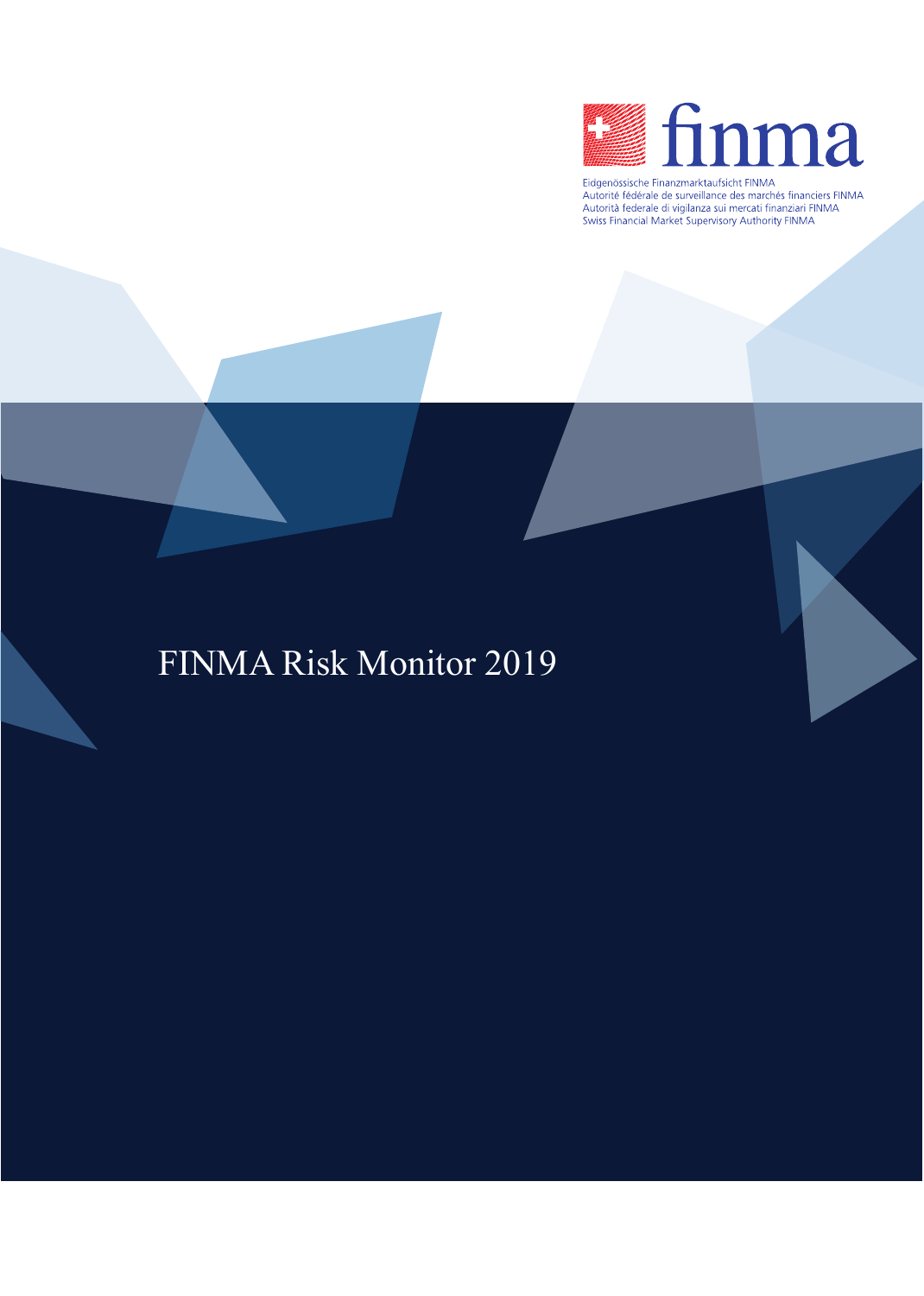# **Contents**

# **Monitoring risk: central to forward-looking oversight of the financial markets**

| 4  | <b>Principal risks</b>                        |
|----|-----------------------------------------------|
| 4  | Low interest-rate environment                 |
| 5  | Correction on real estate and mortgage market |
| 7  | Cyber risks                                   |
| 8  | Discontinuation of LIBOR                      |
| 8  | Money laundering                              |
| 9  | Market access                                 |
| 10 | <b>FINMA's supervisory focus</b>              |
| 12 | Longer-term trends and risks: climate risks   |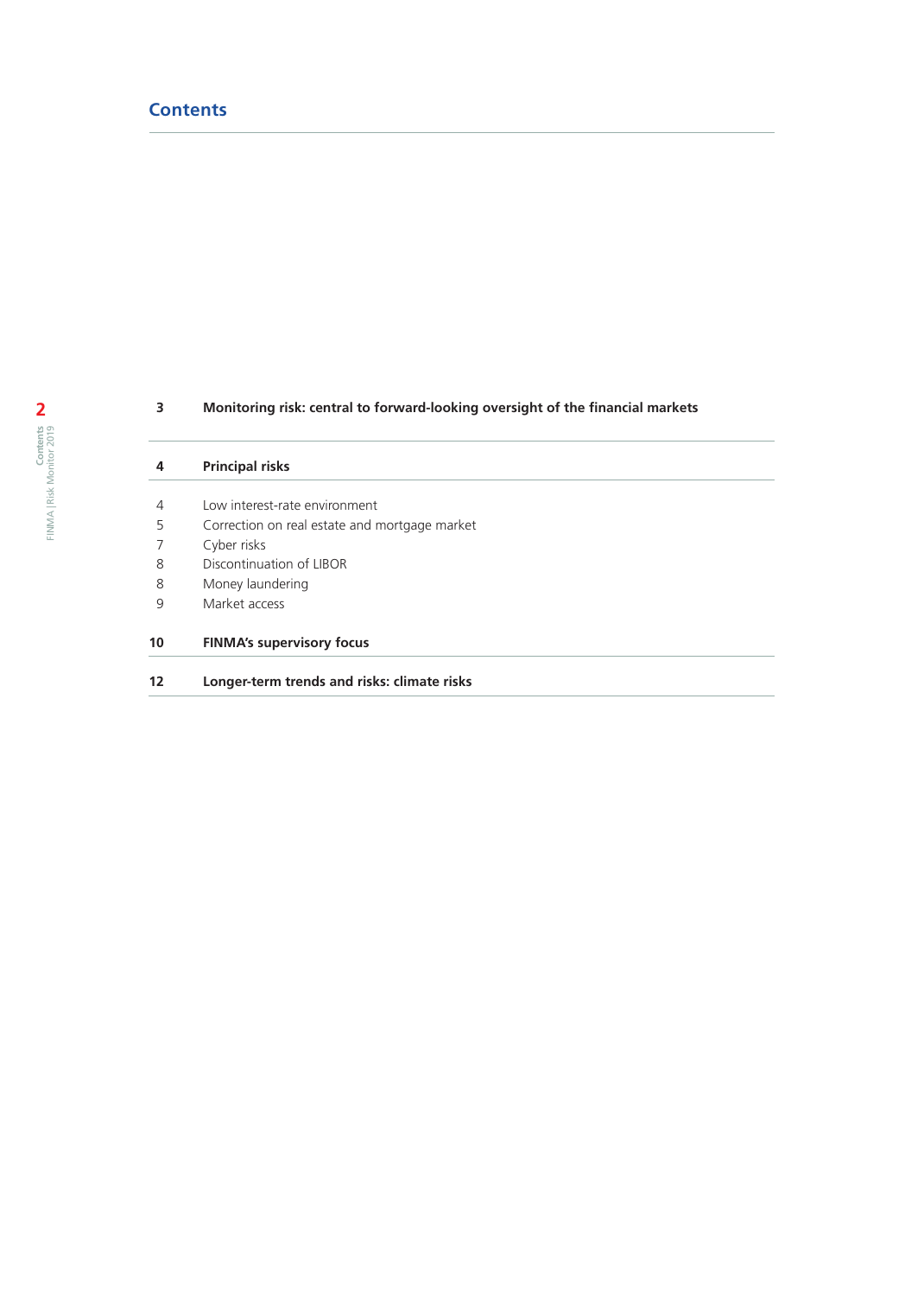The Swiss Financial Market Supervisory Authority FINMA is an independent public supervisory authority with the legal mandate to protect investors, creditors and policyholders and ensure the proper functioning of the financial markets. Through this activity, FINMA contributes to enhancing the reputation, competitiveness and future viability of the Swiss financial centre.

The main focus of FINMA's work is the supervision of the financial sector. This is designed to ensure that the supervised financial institutions remain stable and successful going forward, given the possible risks they are facing. Assessing the risk position of individual supervised institutions is therefore a critical part of FINMA's supervisory activity. This makes its supervisory focus essentially forward-looking.

FINMA is publishing a risk monitor this year for the first time. Until now, the monitor has been solely an internal working instrument. It will appear on an annual basis from now on. This will create additional transparency both for supervised institutions and the wider public about how FINMA fulfils its statutory responsibilities.

The risk monitor provides an overview of what FINMA believes are the most important risks currently facing supervised institutions over a time horizon of up to three years. Furthermore, each report will highlight one selected trend with the potential to impact on the Swiss financial market over the long term. The report will also describe the focus of FINMA's supervisory activity on the basis of the risks.

FINMA currently sees six principal risks for its supervised institutions and the Swiss financial centre: the persistent low interest-rate environment, a possible correction on the real estate and mortgage market, cyberattacks, a disorderly abolition of LIBOR benchmark interest rates, money laundering and increased impediments to cross-border market access. The report will also discuss the financial risks arising from climate change as one of the most important long-term risks identified by FINMA.

# **Note**

The risks referred to above and the focal points of FINMA's supervisory activity are not an exhaustive list. Other risks not cited may also be or become very significant. This report is expressly not intended as a basis for investment decisions.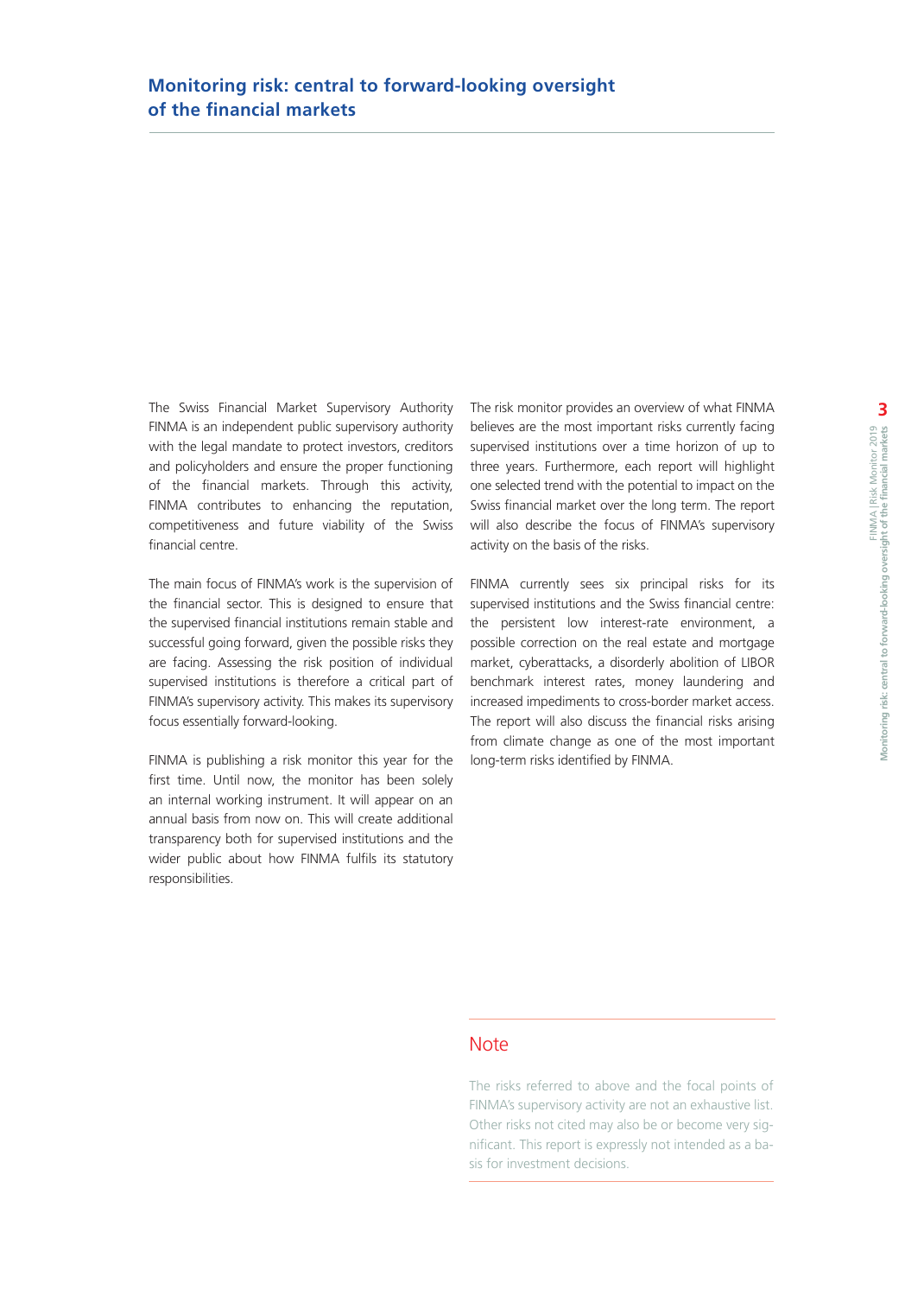## **Principal risks**

FINMA has a risk-based approach to supervision. The intensity of its supervision is dictated firstly by the risk posed by each financial market participant and secondly by the primary risks in the current environment. This section will discuss the six principal risks identified by FINMA for its supervised institutions and the Swiss financial centre over a time horizon of up to three years.

#### **Low interest-rate environment**

**Government bond yield curves** 

Persistently low interest rates in both Switzerland and the European Union (EU) over both short-term and long-term horizons are having a detrimental impact on the profitability of supervised institutions. This situation increases the risk of asset price bubbles and sudden reversals and may potentially undermine the viability of certain business models. FINMA continues to pay close attention to interest-rate risks.

Negative interest rates have been a feature of the Swiss money market since 2011. Initially only short and medium maturities were affected, but since July 2019 negative interest rates have extended to all maturities out to 50 years. Mortgage interest rates

have reached record lows during 2019. The potential consequences of the low interest-rate environment affect three areas in particular:

– Profitability: a persistent low interest-rate environment and flat yield curve can pressure the profitability of banks due to the erosion of net interest margins. The chart below shows the yield curves for various sovereign debt markets on 30 September 2019: yields in Switzerland are negative for all maturities and lower than in any other country. In the US, however, yields are positive for all maturities, ranging from 1.5 % to just over 2 %.

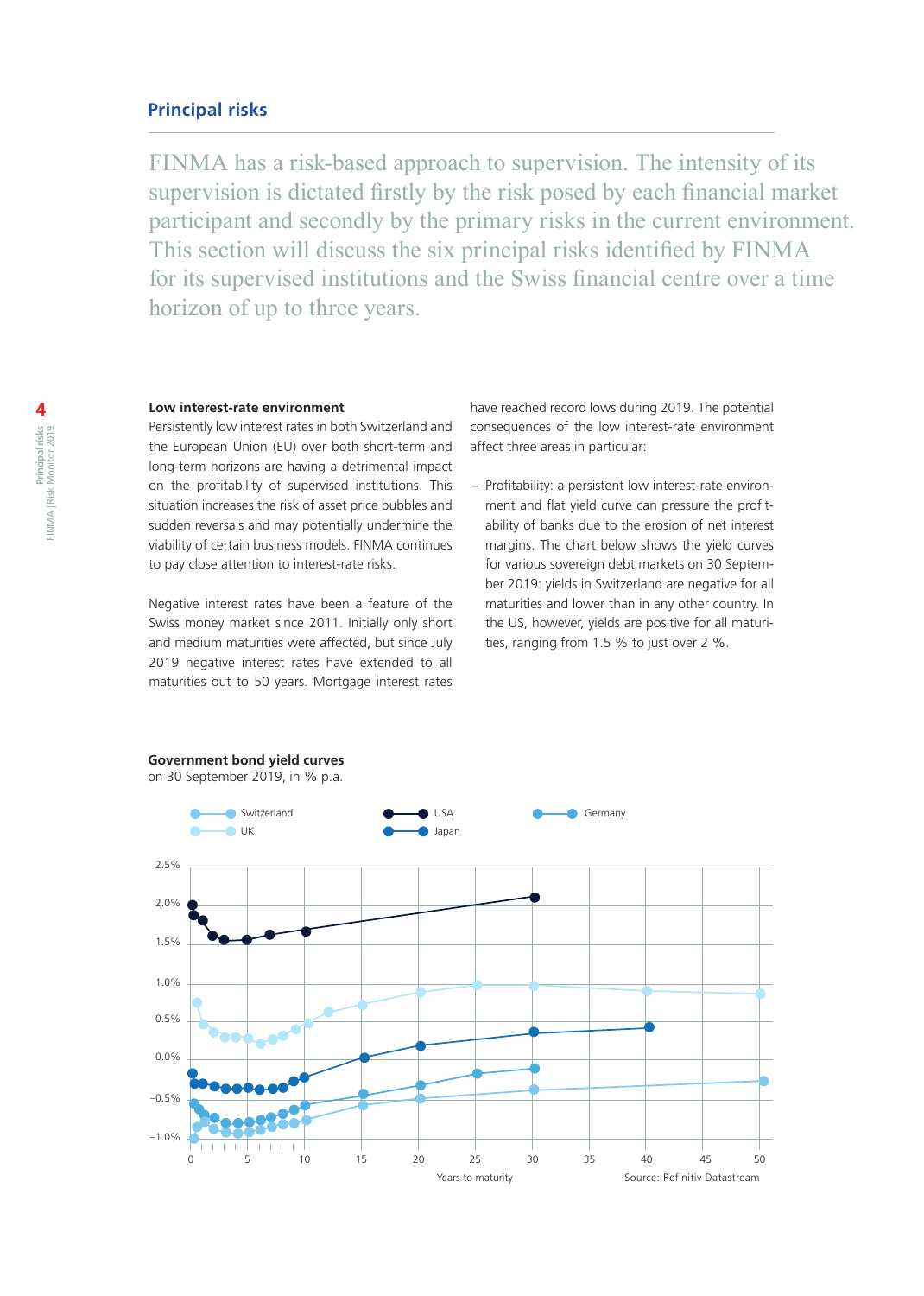- Customer behaviour: the low interest-rate environment could prompt the banks to impose negative interest rates across broader categories of clients. The resulting customer behaviour is difficult to predict. However, it could jeopardise customer deposits as a stable source of funding for the banks.
- Business models: if interest rates were to stagnate at their current low levels for a very long time, this would pose a risk to certain business models. This is particularly true of banks focused on the interest margin business and life insurers. A number of life insurers have already removed products with longterm guarantees from the market, as these can no longer be operated profitably. There is a risk that the steps taken by the financial institutions so far to stabilise profitability will fail to have the desired effect.

## **Correction on real estate and mortgage market**

The sharp rise in vacancy rates for investment properties, combined with the ongoing boom in construction activity, is exacerbating the risks in the Swiss real estate and mortgage market. Previous crises have shown that financial institutions which expand their activity in the late phase of an economic cycle are particularly exposed to the risks of an ensuing economic downturn.

Negative interest rates increase the risk of bubbles forming in various asset classes, particularly in the real estate market. The sudden bursting of a bubble can have serious consequences for the financial markets, particularly if the underlying assets have been financed with debt. This is particularly true of the real estate market. Due to the persistently low interest-rate environment, investors have increasingly been seeking out higher-yielding investments. They are therefore increasingly investing in real estate, despite rising vacancy rates and falling rents. The result are ever-lower initial yields as real estate prices are driven up. This increases the risk of valuations falling sharply in the event of rising interest rates and loan-to-value guidelines for debt financing being breached. This would in turn have an adverse impact on lenders' capital adequacy situation. On top of this, the combination of continued robust construction levels and declining net immigration is leading to oversupply in the residential property market. With some regional variations, rental vacancies are at a record high (see chart below), which puts rents and therefore investment returns under pressure. The imbalances are therefore growing along with the risk of a substantial future downturn in prices in the investment property sector. By contrast, vacancy rates in owner-occupied property have remained relatively stable in recent years. The problem of oversupply is less pronounced in this segment.

The consequences of a real estate crisis with a pronounced correction in prices could be significant:

– Rising credit default rates: stagnating demand for rental apartments leads to an oversupply situation. Vacancy rates rise and rents come under downward pressure, thereby reducing investors' returns. A growing number of loan defaults would be likely in such a scenario, which would have to be absorbed by the banks' capital.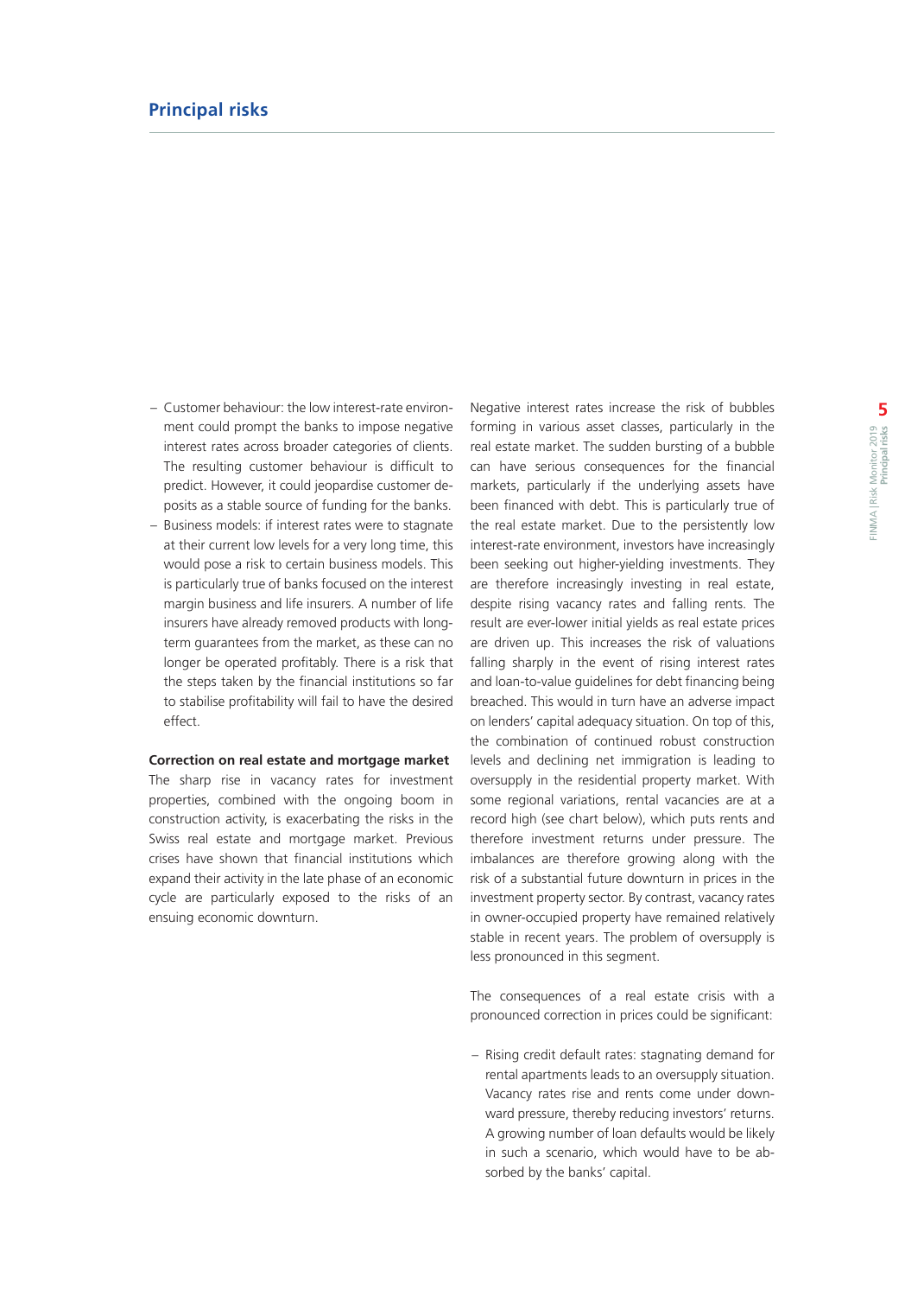- Fluctuations in insurers' tied assets: alongside banks, insurers are also affected by falling real estate prices. As tied assets are measured at market value, any slump in prices would have a direct impact on the coverage of underwriting liabilities. The largest insurers could be hit by fluctuations in their tied assets running into the billions. Moreover, potential movements in asset values also have an impact on insurers' capital requirements, as they are required to hold more capital under the solvency calculations of the Swiss Solvency Test (SST) if volatility is higher.
- Revaluation losses in real estate funds: declining real estate prices would also have a direct impact on the balance sheets and income statements of domestically invested real estate funds. Falling market values would feed through into revaluation losses. At the same time, leverage would rise.



Source: Swiss Federal Statistical Office, Empty dwellings census, 9 September 2019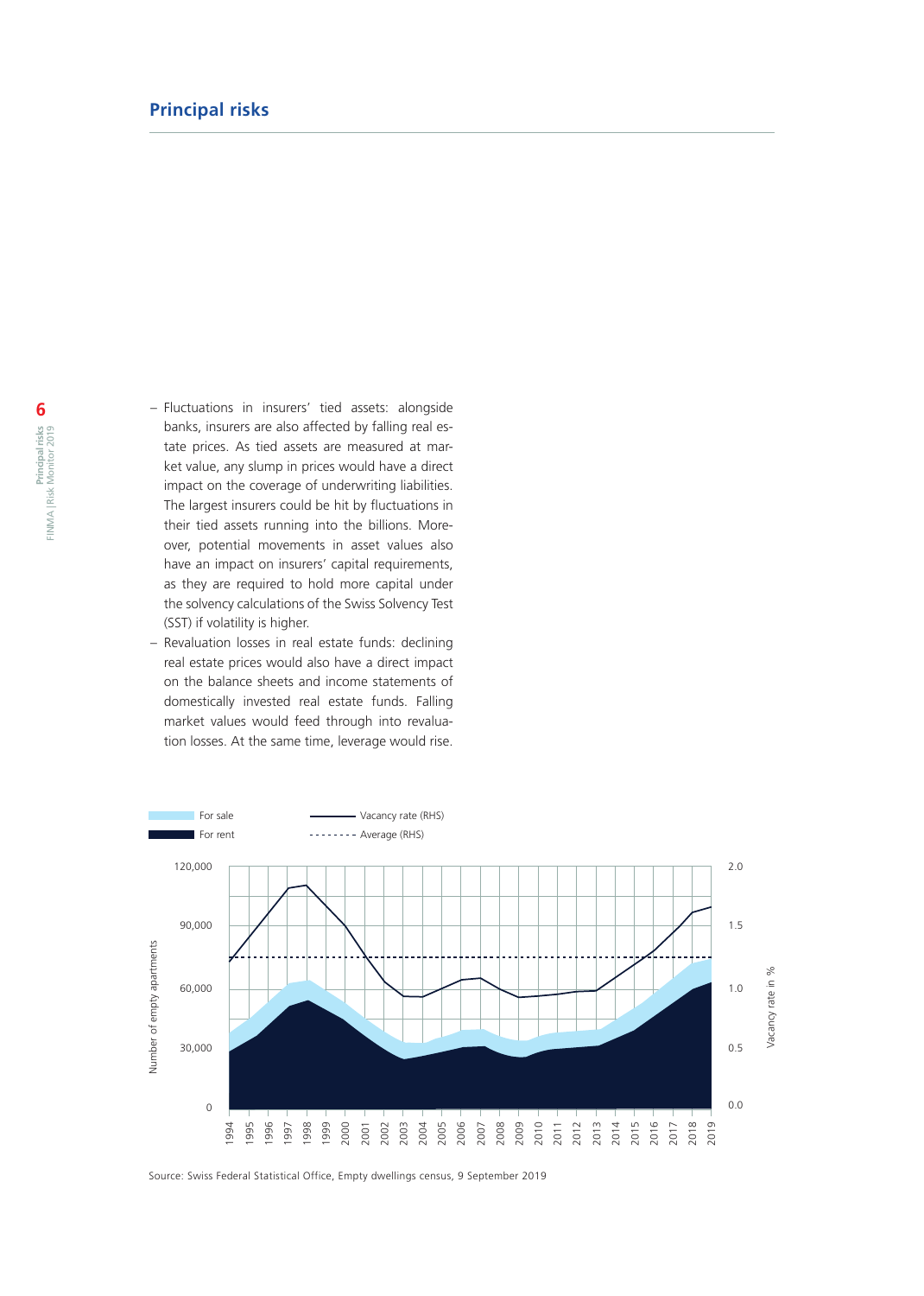#### **Cyber risks**

The high and ever-growing dependency on and interconnectivity of information and communication technologies give rise to pronounced vulnerabilities among Swiss financial institutions. For example, outages of and disruptions to IT systems, particularly those resulting from cyberattacks, can jeopardise the availability of critical services and functions. Depending on the nature of the cyberattack in question, this can have repercussions for individual financial institutions and threaten the functioning of the Swiss financial centre as a whole.

The number and intensity of cyberattacks are growing strongly. For example, there is evidence of an ongoing rise in cybercrime in the area of malware and increased espionage activity. In addition, cyber sabotage of critical infrastructure and the publication of stolen information represent potentially pernicious offshoots of these activities. Furthermore, the parties behind these attacks are becoming evermore

professional, as well as increasingly well organised. This makes it all the more important to combat and prevent such activities.

A successful cyberattack can have serious consequences for the functioning of the Swiss financial centre. For example, a cyberattack may result in banks being unable to provide financial services promptly – or indeed at all. When it comes to the functioning of financial markets, institutions that provide integrated or interlinked services are particularly important, e.g. financial market infrastructures, critical service providers of key IT systems for the financial centre, and systematically important financial institutions. A successful attack on an institution of this kind could prove damaging both to other financial institutions and the Swiss economy as a whole. The reputational damage would be significant, and confidence in the Swiss financial centre would be affected.

## **Payment methods for online purchases and deliveries, development**

% of e-consumers (purchase in last twelve months)

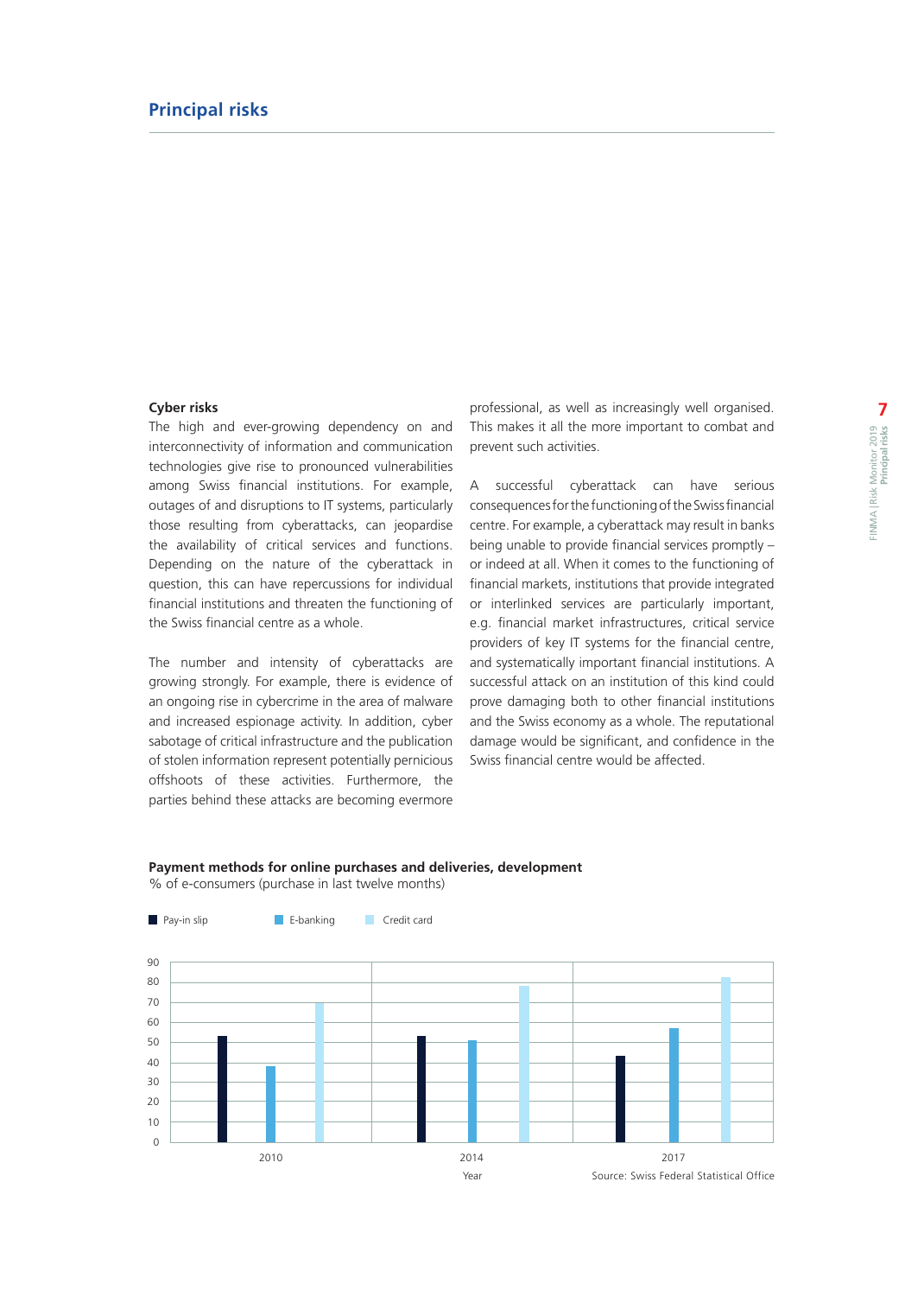### **Discontinuation of LIBOR**

LIBOR benchmark interest rates continue to be widely used in financial instruments. Inadequate preparation for the replacement of LIBOR interest rates (envisaged by the end of 2021), including Swiss franc LIBOR, therefore represents a key risk.

FINMA has identified three specific risks in its supervision in connection with the replacement of LIBOR interest rates: legal risk, valuation risk and risks in connection with operational readiness. The legal risks arise in particular from adjustments that may be needed to any agreements or contracts based on LIBOR interest rates which expire after the date on which these rates are replaced, as well as from potential legal disputes with clients that may ensue as a result. Valuation risks arise above all due to the changeover from LIBOR interest rates to alternative interest rates and the associated yield curves combined with the high volumes in the derivatives and credit area. Operational readiness is a further important issue. In other words, systems and processes must be able to deal with the entire end-to-end value chain for all products that rely on alternative benchmark interest rates.

The consequences of LIBOR replacement without proper preparation in the marketplace could be far-reaching. Discussions with banks and auditors have shown that the discontinuation of LIBOR will have major repercussions for supervised institutions due to the high transaction volumes involved and the wide-ranging technical interlinkages. Moreover, analysis based on institutions' FINMA-mandated selfassessments show that the majority of banks are still well behind schedule in their efforts to prepare for the replacement of LIBOR. Last but not least, despite

some progress there has been limited adoption of alternative benchmark interest rates so far.

#### **Money laundering**

The Swiss financial centre is a leading global crossborder wealth management hub for private clients. This makes it particularly exposed to moneylaundering risks. Breaches of the law can result in significant sanctions and reputational damage to financial institutions both in Switzerland and abroad. A number of major international money-laundering cases with a connection to Switzerland in the past underline the risks that exist in this area.

As a result of shrinking margins, financial institutions may take the commercial decision to pursue relationships with profitable new clients from relatively high-risk emerging market nations where there is a significant threat of corruption. Recent global corruption and money-laundering scandals, such as those involving the Malaysian sovereign wealth fund 1MDB and the Brazilian and the Venezuelan oil giants Petrobras and PDVSA, show that the risks for financial institutions involved in the cross-border wealth management business remain high. This is in spite of the fact that many institutions have further improved their money-laundering prevention in recent years, are increasingly identifying suspicious clients and reporting them to the Money Laundering Reporting Office Switzerland (MROS). The financial flows associated with corruption and embezzlement can involve not just affluent private clients, who often qualify as politically exposed persons, but also state or quasi-state organisations and sovereign wealth funds. The complexity of the structures involved, particularly when domiciliary companies are used,<sup>1</sup> can increase the risk of money laundering.

<sup>&</sup>lt;sup>1</sup> [Report of the interdepartmental coordinating group on](https://www.google.ch/url?sa=t&rct=j&q=&esrc=s&source=web&cd=1&ved=2ahUKEwiO9LXHxbfkAhWDyKYKHWXMCzQQFjAAegQIABAB&url=https%3A%2F%2Fwww.newsd.admin.ch%2Fnewsd%2Fmessage%2Fattachments%2F52564.pdf&usg=AOvVaw0oFqYdQthWkPs12jeBQ3P7) [combating money laundering and the financing of terrorism](https://www.google.ch/url?sa=t&rct=j&q=&esrc=s&source=web&cd=1&ved=2ahUKEwiO9LXHxbfkAhWDyKYKHWXMCzQQFjAAegQIABAB&url=https%3A%2F%2Fwww.newsd.admin.ch%2Fnewsd%2Fmessage%2Fattachments%2F52564.pdf&usg=AOvVaw0oFqYdQthWkPs12jeBQ3P7) (CGMF), November 2017.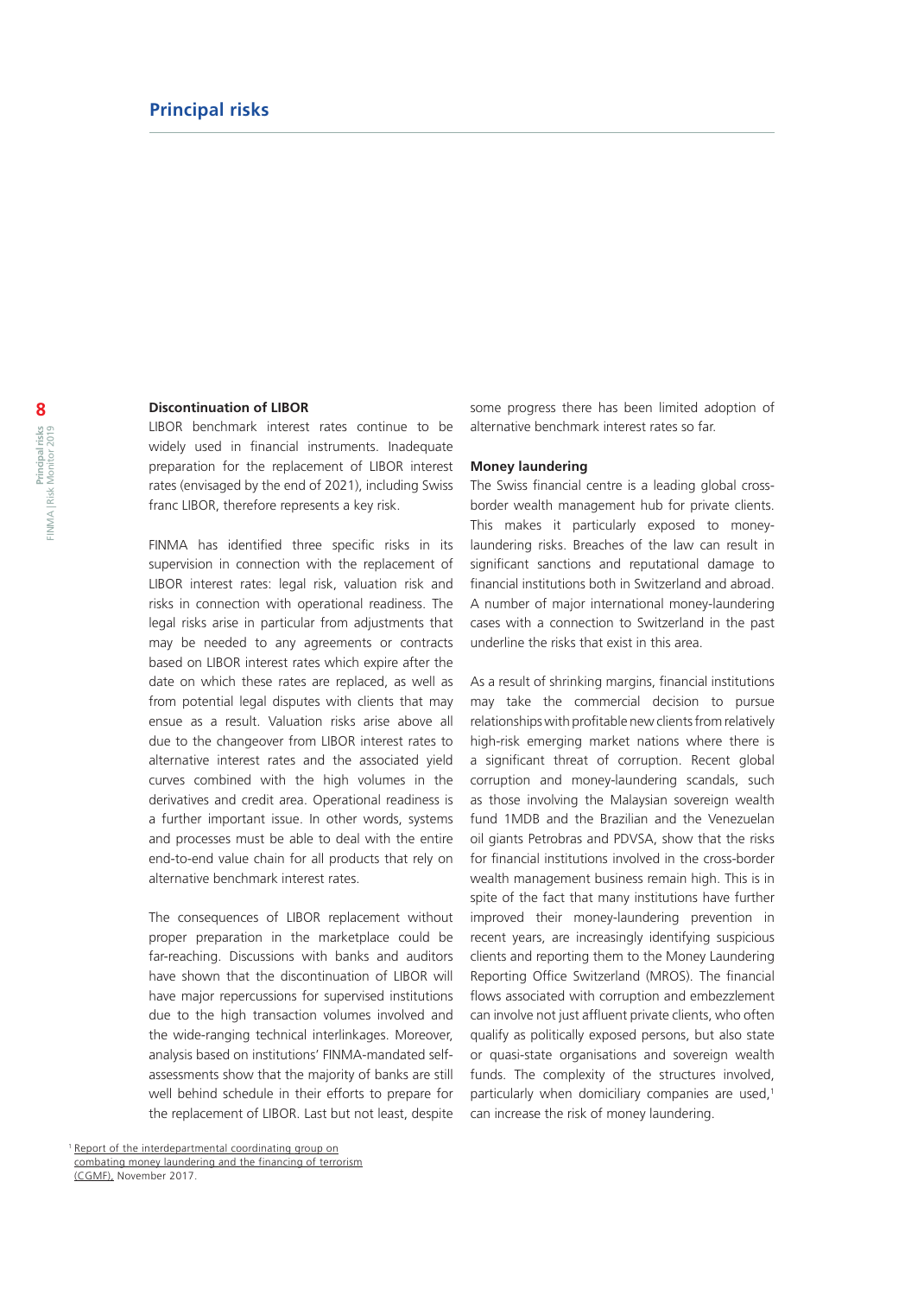In addition to these traditional money-laundering risks, the financial industry also faces new risks in the area of blockchain technology<sup>2</sup> and the cryptoassets that are attracting growing interest from clients. Although these new technologies promise efficiency improvements in the financial industry, they also accentuate the threats posed by money laundering and the financing of terrorism due to the greater potential anonymity they involve, as well as the speed and cross-border nature of the transactions. Malpractice by the financial institutions active in FinTech could significantly damage the reputation of the Swiss financial centre and slow down the development of digitalisation.

#### **Market access**

Changes and restrictions to the market access regimes in important target markets for the Swiss financial institutions could have significant repercussions for the revenue streams of the Swiss financial centre.

There is a trend towards tougher market access rules for foreign providers in a number of jurisdictions. This is occurring against a backdrop of increasing friction in international trade and uncertainties relating to Brexit. For Swiss financial institutions, this gives rise to legal uncertainties and risks, as well as the possibility of additional costs.

One potential consequence of the restrictions on cross-border financial services is a reduction in business opportunities for financial institutions in Switzerland, which could lead to jobs being relocated abroad. Relocating activities outside Switzerland might not be viable for smaller financial institutions, however, and the survival of these areas of business could therefore be in doubt.

The recent lapsing of stock market equivalence with the EU is an example of a change in Switzerland's market access at European level. The EU could also tighten up its rules for the provision of cross-border financial services to both actively and passively managed EU clients. Equivalence procedures are under a cloud generally at the moment due to the ongoing negotiations between Switzerland and the EU.

<sup>2</sup> [Report of the interdepartmental coordinating group on](https://www.newsd.admin.ch/newsd/message/attachments/56166.pdf) [combating money laundering and the financing of terrorism](https://www.newsd.admin.ch/newsd/message/attachments/56166.pdf) (CGMF), October 2018.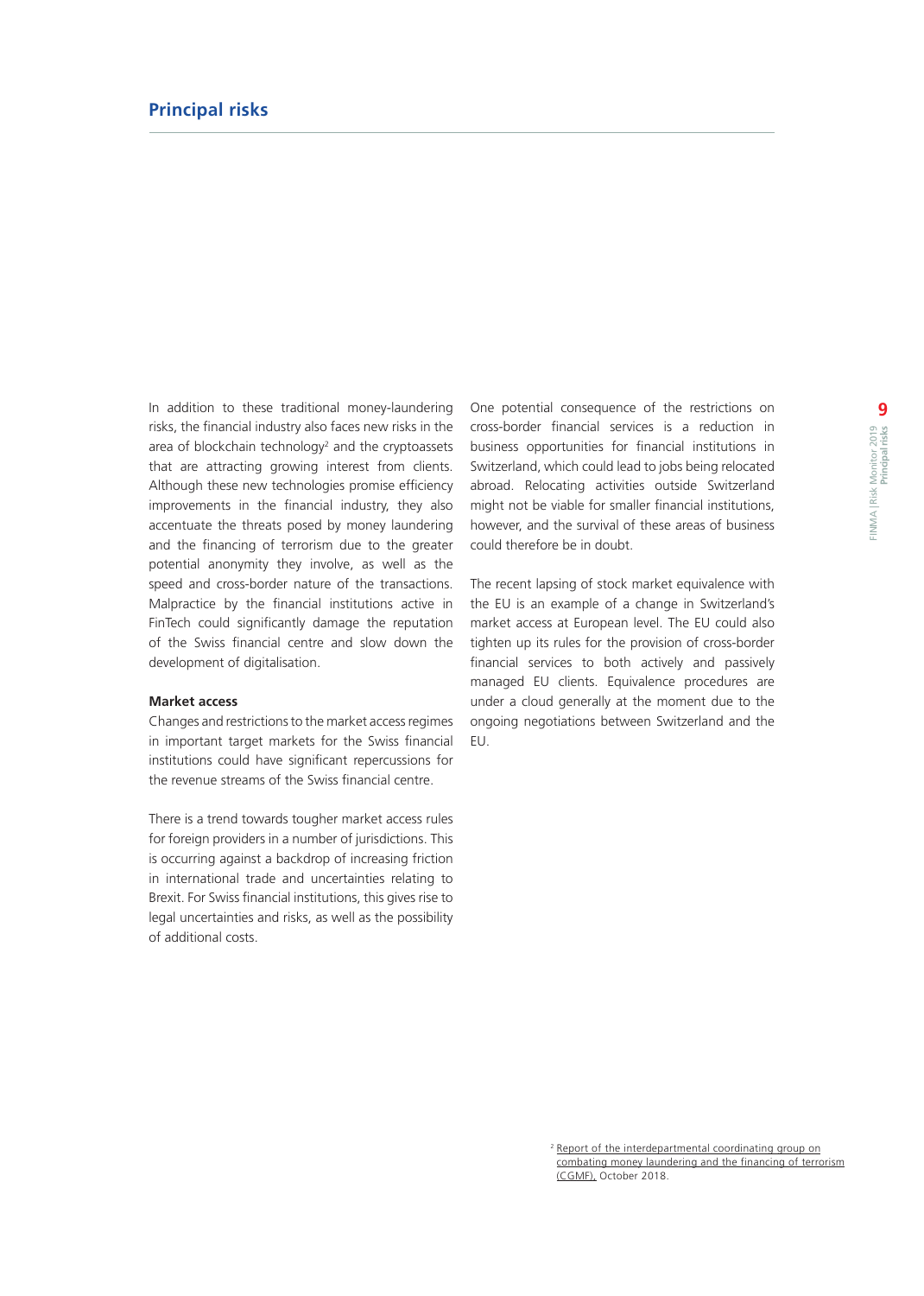FINMA aligns its supervisory focus with the risks described above. FINMA is keeping a close eye on the following areas in particular:

The **interest rate situation** has been a focus of the supervisory dialogue between FINMA and its supervised institutions for some time now. FINMA regularly identifies banks which are particularly exposed in this area and conducts an intense exchange of views with these institutions with regard to their approach to interest rate risks and their strategies to ensure sustainable profitability. Low interest rates also have an impact on the various sectors of the insurance industry. For example, FINMA analyses the adequacy of the reserves held by insurance providers, particularly life insurers. FINMA monitors the level of reserves and the potential repercussions of any further interest rate cuts.

Another focus of supervisory activity in recent years has been the **real estate and mortgage market.**  Whereas initially attention was focused on the owneroccupied segment, it is now primarily the market for investment properties and the associated credit portfolios that are coming under intense scrutiny. This scrutiny will continue, and FINMA will intensify its oversight of financial institutions that exhibit particularly high growth in the mortgage business. In the banking sector, particular attention will be paid to developments in the buy-to-let market. This area of lending activity is not subject to the banks' new stricter self-regulatory rules. In asset management,

FINMA will undertake in-depth analysis of the risk management of real estate funds in particular. In the insurance area, FINMA will conduct a stress test with a view to gaining an insight into the impact of properties and mortgages held in investment portfolios on the solvency of insurance companies. Furthermore, FINMA will analyse the external valuation procedures used by insurance companies to value properties for potential modelling risks.

On **cyber risks,** FINMA has kept its regulatory requirements for banks short and concise, built up its expertise on cyber issues and communicated its expectations for addressing such risks to the supervised institutions. It subsequently intensified its supervision of cyber risks. The results of this supervisory activity have shown that the banks have improved the way they deal with cyber risks over the last few years. The issue remains of critical importance, however, and there is still room for improvement. FINMA will therefore focus above all on improvements to the crisis management toolkits of supervised financial institutions and their stakeholder groups. In addition, FINMA will continue to analyse the general threat situation on an ongoing basis. Furthermore, FINMA is monitoring recent incidents of serious cyberattacks closely with a view to obtaining information that may be generally applicable to such incidents. FINMA will also provide an active input to the cross-institutional supervisory coordination platform $3$  for combating cyberattacks.

<sup>3</sup> [Cf. information on the Federal Department of Finance \(FDF\)](https://www.isb.admin.ch/isb/en/home/ikt-vorgaben/strategien-teilstrategien/sn002-nationale_strategie_schutz_schweiz_cyber-risiken_ncs.html) [website on the national strategy for the protection of](https://www.isb.admin.ch/isb/en/home/ikt-vorgaben/strategien-teilstrategien/sn002-nationale_strategie_schutz_schweiz_cyber-risiken_ncs.html) [Switzerland against cyber risks \(NCS\) 2018-2022.](https://www.isb.admin.ch/isb/en/home/ikt-vorgaben/strategien-teilstrategien/sn002-nationale_strategie_schutz_schweiz_cyber-risiken_ncs.html)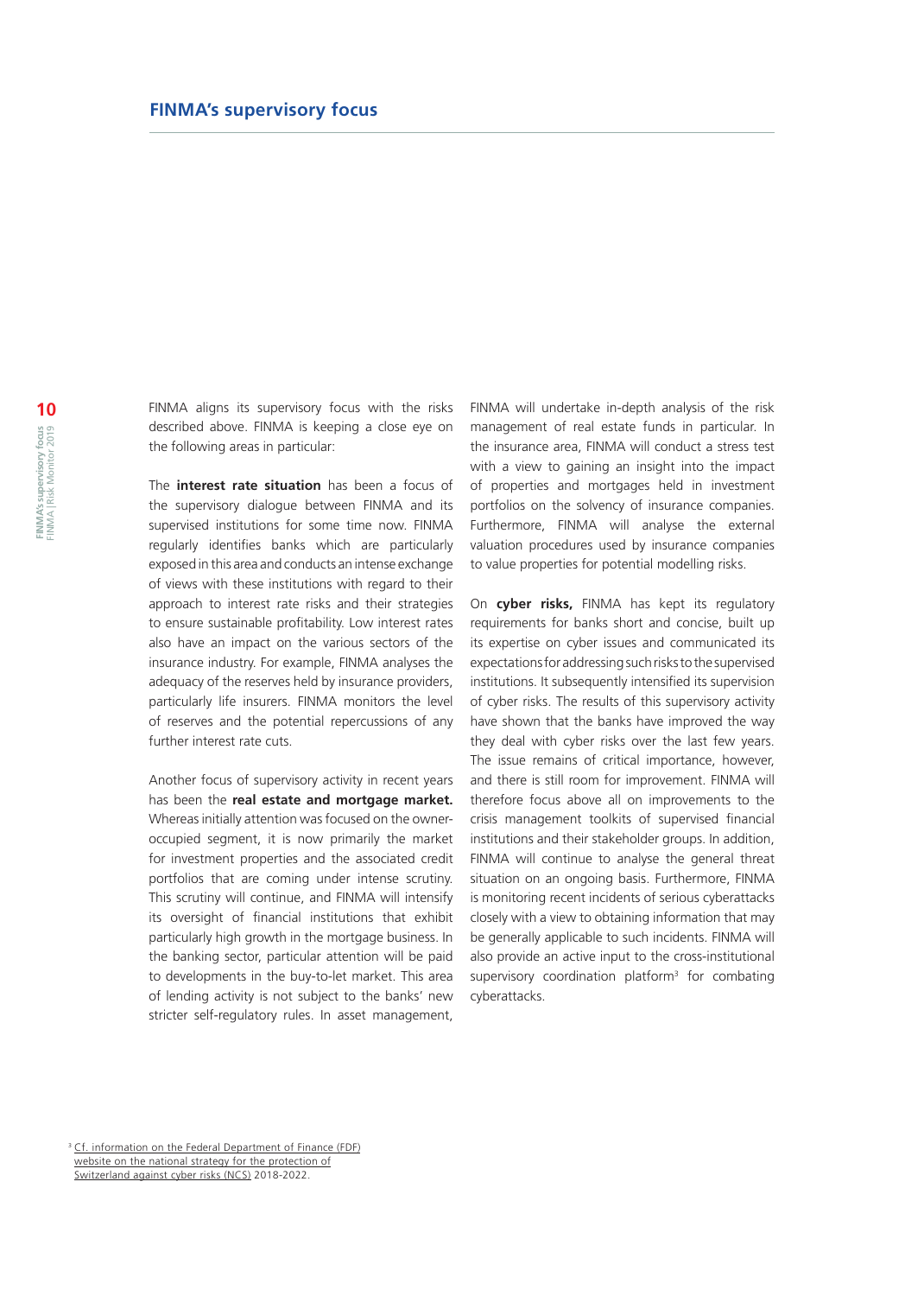With regard to the impending **abolition of LIBOR benchmark interest rates,** FINMA has published a guidance to increase awareness of the issue among supervised institutions and set out its expectations as to how they should respond to this problem. At periodic intervals it will request updates from the institutions with significant exposure on their current state of preparation. FINMA will continue to work to ensure that supervised financial institutions are well prepared for the replacement of LIBOR and engage in discussions on this issue with the national working group and relevant authorities. As it already has in 2019, FINMA will risk address the worst affected supervised institutions individually and on a riskoriented basis to verify that they are adequately identifying, limiting and monitoring the risks associated with a possible abolition of LIBOR. FINMA will pay particular attention to ensuring that, where possible, no new contracts or products refer to these benchmark interest rates if the term of the contract in question extends beyond the terminal LIBOR date and fall-back clauses or other suitable legal provisions have not been included in these contracts. In addition, FINMA is working on the replacement of LIBOR in the Swiss Solvency Test (SST).

In its supervision of the **combating of money laundering**, FINMA applies a fully revised approach to auditing. This focuses heavily on material compliance with the obligations set out in Swiss money laundering legislation. However, the scope of each individual audit depends on the risk posed by the financial institution under scrutiny. FINMA will also focus strongly on risk management at financial institutions that look after quasi-state clients. In the area of digital assets, FINMA takes a technologyneutral approach, but requires institutions to comply with at least the same high standards that apply in the analogue business.

FINMA will continue to closely monitor the legal and reputational risks associated with **access to foreign markets** and will raise awareness of this problem at the affected institutions as part of its supervisory dialogue. It also assists the relevant political bodies in Switzerland in their efforts to ensure equivalence at a technical level.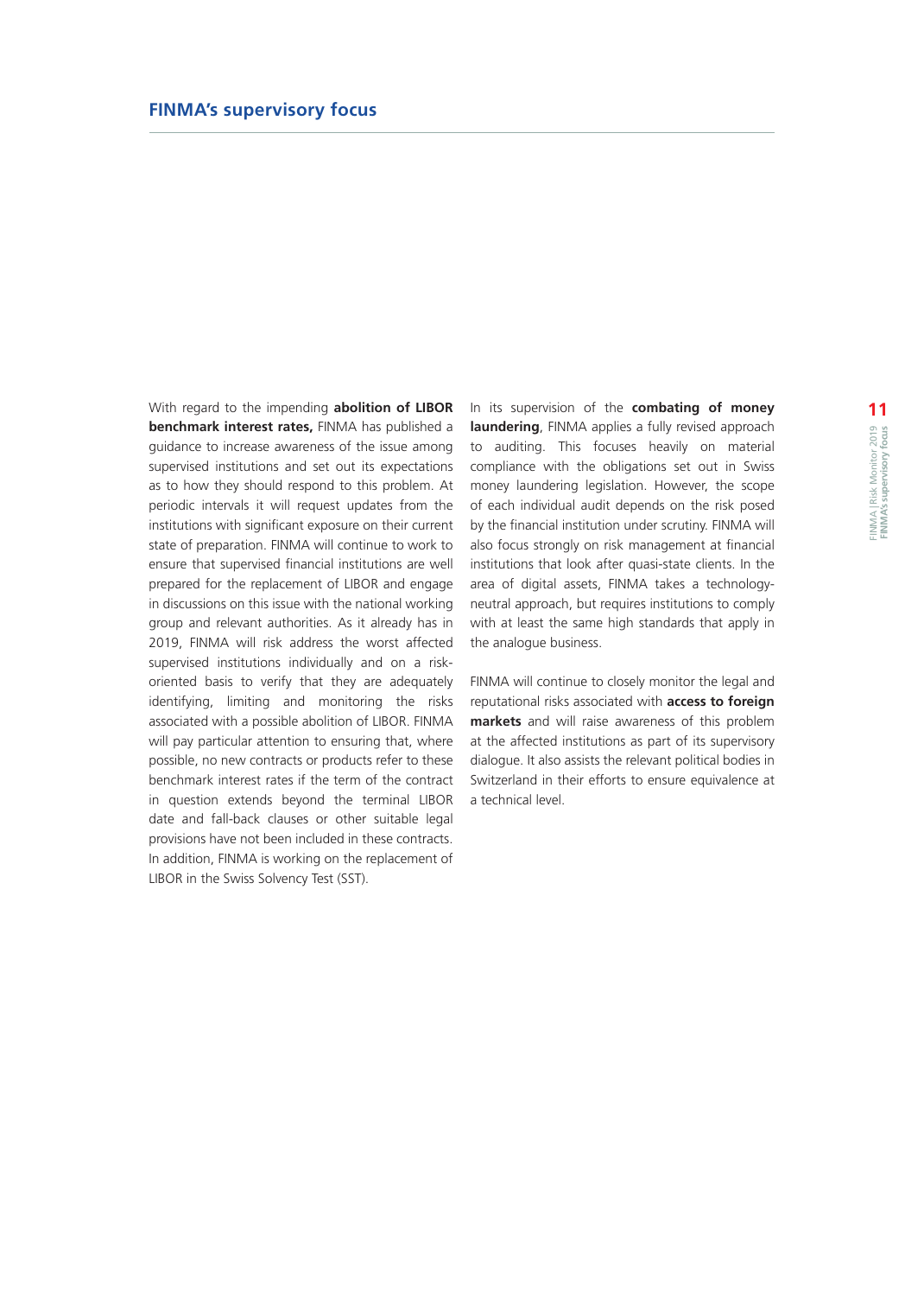## **Longer-term trends and risks: climate risks**

FINMA has also identified risks that could have an impact on the Swiss financial centre over the longer term. These include risks relating to climate change, which we explore in more detail below. Other longterm risks include an ageing society, the increasing individualisation of insurance based on big data, and risks for wealth management in a market with falling values of financial instruments.

The Paris climate agreement states that the financial industry has a role to play in the transition to a more sustainable economy. On the one hand this presents opportunities, but on the other both climate change and its repercussions also represent potential financial risks for financial institutions.

Given its legal mandate, FINMA's focus here is on finance-related climate risks to financial institutions. These risks can be broken down into two categories, physical risks and transition risks. Physical risks encompass increasing damage and cost to the economy as a result of climate-related natural catastrophes and gradual climate change. Risks of this kind could result in significant losses for insurance and reinsurance companies. Transition risks arise as a result of action taken on climate policy or disruptive technological breakthroughs. These could trigger rapid price adjustments of assets that have not yet been adequately anticipated by markets, e.g. in highly carbon-intensive sectors such as energy, manufacturing or transportation. The more countries delay in taking effective measures to achieve climate targets, the more invasive such measures are likely to be. There is a possibility that the markets will not price in the corresponding risks until a late stage, but will then do so aggressively. The losses on the investments (asset side of the balance sheet) of banks, wealth managers and insurance companies could weigh on their profitability. Climate risks have very specific characteristics, including prolonged time horizons, unclear impact pathways and a number of uncertain variables in the area of climate policy. This makes it difficult for institutions to manage investments appropriately with existing instruments. Financial institutions and supervisory authorities are therefore also working at an international level to integrate climate risks more closely into risk management processes, develop and deploy appropriate approaches and instruments for measuring and mitigating risks, and ensure transparent disclosure of the corresponding risks. In the supervisory authority and central bank context, a leading role in this respect is played by the Network for Greening the Financial System (NGFS).4

In the future, FINMA will refine its analyses of climate-related risks in the balance sheets of financial institutions and develop approaches for improved voluntary or regulated disclosure of financial climate risks.